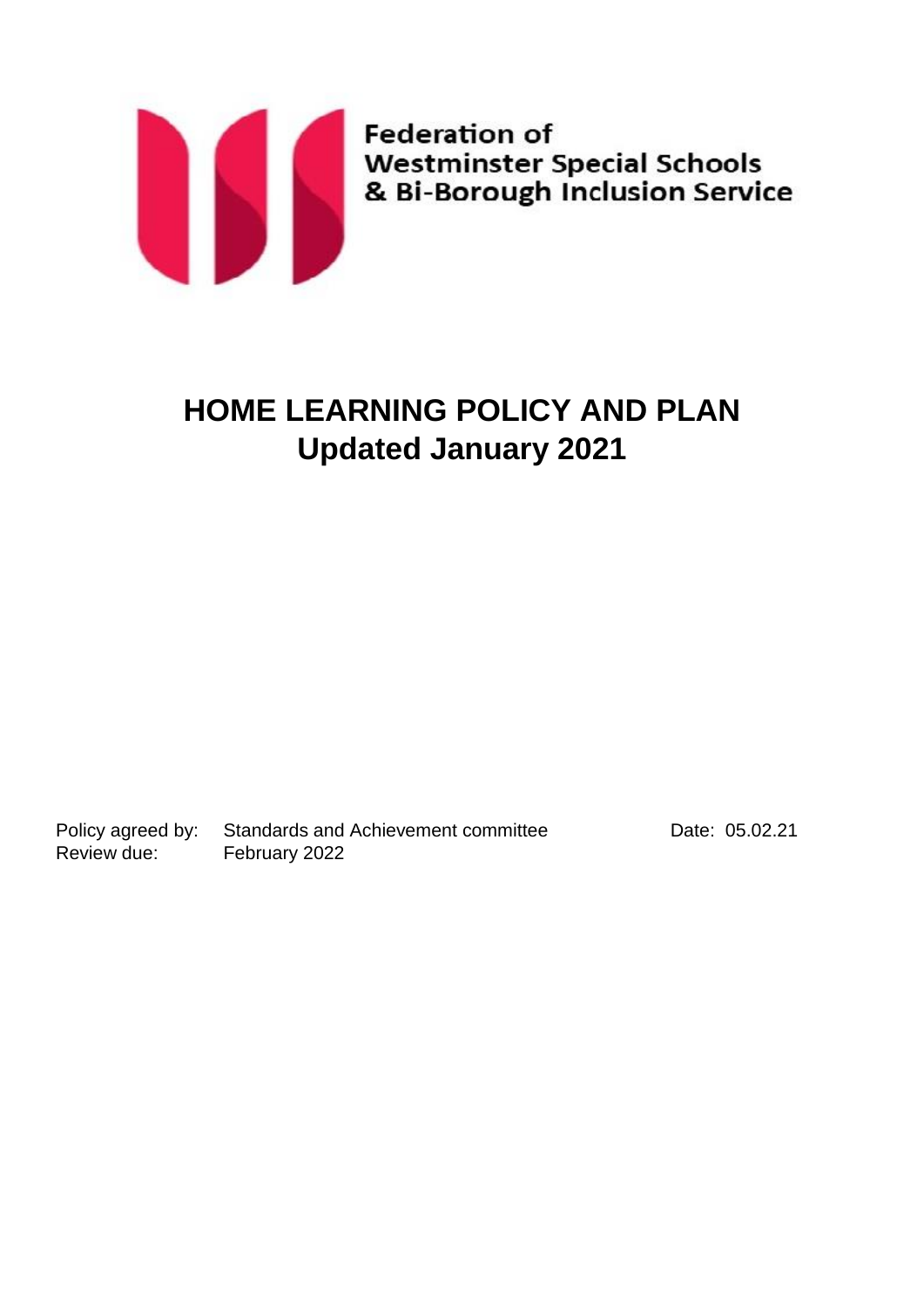## **Introduction**

Following a period of closure in Spring and Summer 2020 The Federation of Westminster Special Schools have developed a contingency plan, in line with DFE guidelines (Guidance for full opening: Special Schools 2<sup>nd</sup> July 2020, updated 31<sup>st</sup> December 2020). We are currently in further period of lockdown across the country. All pupils across the Federation will have access to a blended learning offer. Pupils will continue to be provided with a blended education offer which is high quality and aligns as closely as possible with their in-school provision.

Elements of this policy and plan will be used by the Federation schools once the Covid Pandemic response has been resolved in order to support pupils who are unable to attend school due to their health needs. The FWSS **Children with health needs who cannot attend school policy** is available via the Federation website.

Planning and activities will be structured around the Education, Health & Care Plans of individual pupils and as far as possible in line with the curriculum offer whilst in school. Teachers will schedule learning in a manner that does not overwhelm our children and continues to provide them with a personalised approach, informed by their wider needs (including guidance of specialists). All pupils within the Federation will need adult / family support to effectively learn from home and the schools will support families to achieve this. Teaching and learning will be tailored and updated weekly allowing for replication of classroom activity to the best of our ability. Teachers will be in weekly contact with families by phone or Teams to ensure that ongoing learning is appropriate, meaningful and manageable. In all communications we will prioritise the wellbeing of our children and their families.

## **Successes from previous lockdown (March 2020)**

Since March, the school provided a successful model, which included:

- Communication with parents through phone calls / emails / website and letters.
- Introduction of Teams video calls for all classes to enable them to interact with their class staff team and peers.
- Home learning adapted following feedback from weekly phone calls and Parental Survey.
- Support and engagement from all staff
- Support for families to access school play areas and play scheme sessions during the summer term and the summer holidays.
- Video sessions, consistently available via our website for: PE, music, Art, Sensory Stories, Therapy input, Attention Autism sessions Blended curriculum approach: total communication approach embedded within My Play and Leisure, My Creative Arts, My Supported Independence, My Health and Well-being;
- Live sessions are scheduled each week at both schools to support core curriculum areas where pupils can join their classmates and staff that are currently attending school.
- Easter and May holiday provision for keyworker / vulnerable children from across the Federation
- Resource packs provided to support learning in a range of curriculum areas / personalized learning e.g. Art, Sensory learning, active engagement & digital devices provided
- All families contacted (at least) weekly by their class teacher or a member of the leadership team
- Communication from parents to school via email checked daily.
- Families encouraged to share photos of home learning.
- Virtual Tours on the website or live digital tours and visits arranged outside of the school day to view the school provision for prospective pupils.

## **Identified possible lockdown scenarios:**

- Individual children who are waiting to be tested/isolating.
- A partial lockdown involving classes / bubbles or Clusters of children.
- A longer term whole school lockdown due to major outbreak
- A National lockdown All pupils offered provision on a rota with parents able to request their child does not attend.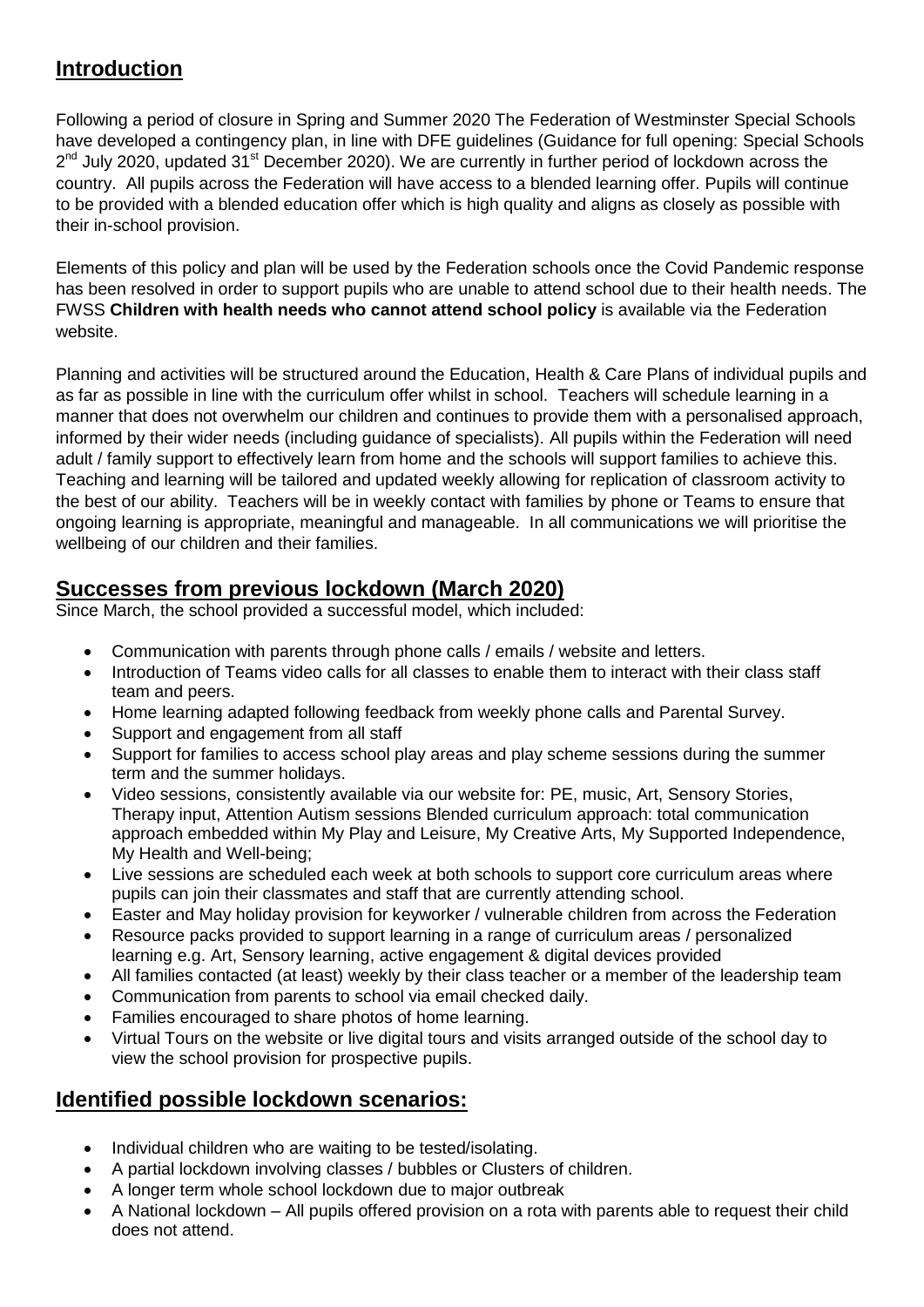- Short term staff absence
- Long term staff absence
- CEV pupils

## **The Need for Flexibility of Learning**

We realise that the circumstances that cause our schools move to a blended learning offer will affect families in a number of ways. In our planning and expectations, we are aware of the need for flexibility from all sides:-

- parents may be trying to work from home so access to technology as a family may be limited.
- parents may have two or more children trying to access technology and may need support to help prioritise.
- teachers may be trying to manage a range of circumstances in their home situation e.g. self isolating or unwell.
- pupils may not tolerate digital 'learning' at home due to their SEND, particularly pupils with fixed distinctions between home and school, however creative and personalised approaches have been developed to encourage learning through play and activities.
- systems i.e. WiFi, may not always function as they should.
- parents may not feel confident in supporting / approaching 'learning' with their child at home.

An understanding of, and willingness to adapt to, these difficulties on all sides is essential for success.

## **Expectation Management**

We believe that it is in the best interests of our children that we continue to provide structured support to the best of our ability. Staff will work in close partnership with you to support you and your child to engage with their personalised learning plan in the most suitable way for you.

## **Teachers will:-**

- Create a personalised plan including learning targets with suggested corresponding activities, linked to each area of pupils' individual Education, Health & Care Plans as appropriate.
- Provide you with resources appropriate to your child needs to support you in engaging your child in home learning.
- Provide you with a suggested timetable for the day linked to activities and learning targets.
- Continue provision in line with current, extensive planning that is already in place throughout the school and personalised as we would usually for individual pupils.
- Suggest a range of activities to do at home using everyday resources and where possible, they will not require the use of a digital device.
- Accept the fact that learning remotely will be more difficult for some pupils/families, so tasks will be set to be accessible in a range of contexts and timescales.
- Gain feedback from families and adapt planning and resourcing accordingly.
- Be prepared to lead virtual sessions, for example an 'Attention Autism' session.
- Ensure that learning incorporates therapist input (where applicable).
- Continue to provide learning which is 'real world focussed' as well linked to the current learning targets.
- Keep in contact with children and families through Teams meetings and / or at least weekly calls.
- Acknowledge and feedback on all work as appropriate, during phone calls / Teams meetings.
- Allow flexibility in the completion of activities, understanding that the circumstances leading to a child learning at home will affect families in a number of ways.
- Acknowledge that some pupils will not tolerate formal learning input at home and support families in identifying 'incidental' learning opportunities which can be highlighted to inform future planning,
- Take regular breaks away from the computer or iPad to engage in other professional duties as much as circumstances allow e.g. Assessment and resources preparation.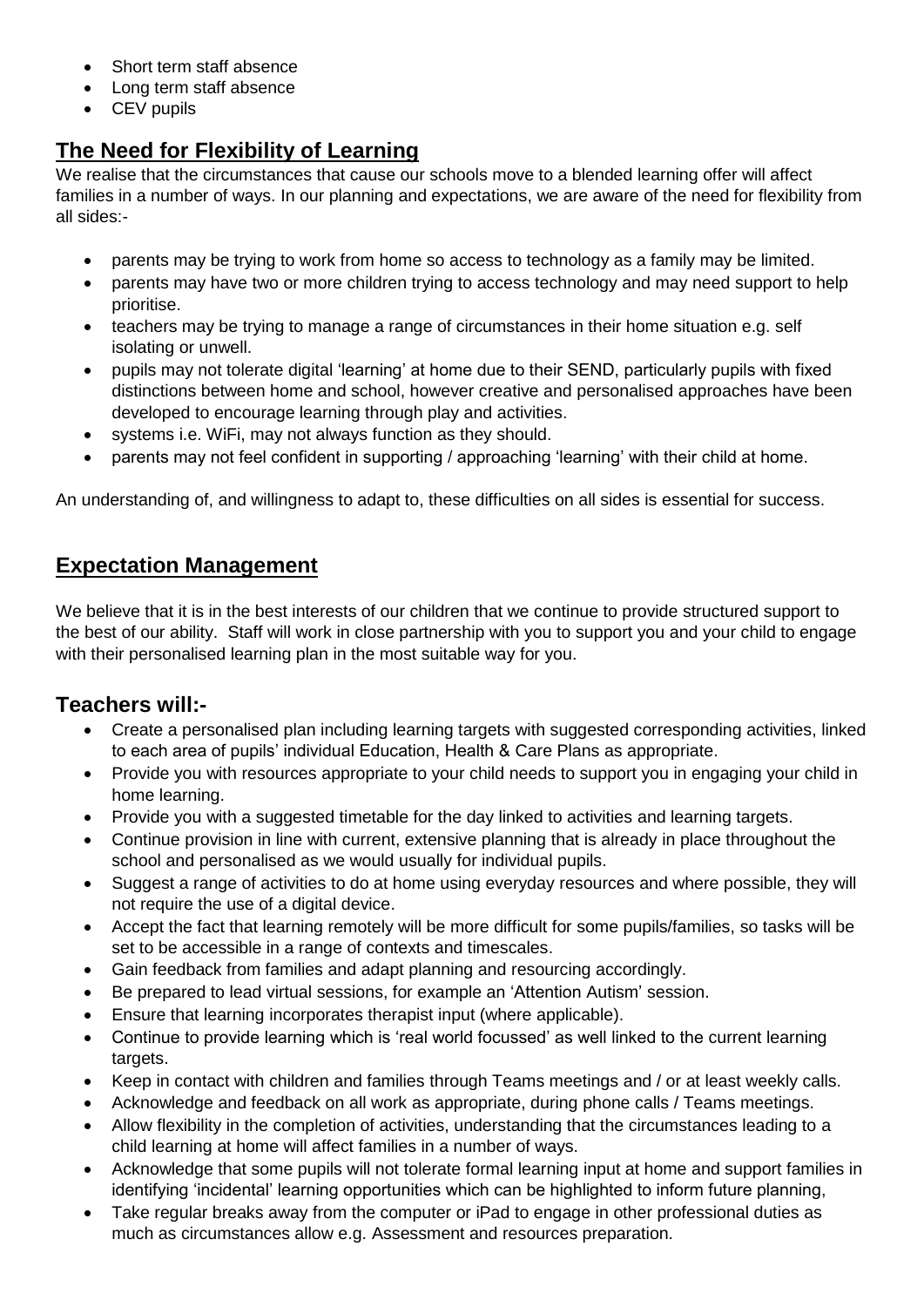• If unwell themselves, be covered by another staff member for the sharing of activities.

## **Teaching Assistants will:-**

- Support class teachers in providing learning opportunities for children at home.
- Attend virtual Teams meetings with class teachers.
- Under the guidance of the class teacher:
	- **Support class teachers in feedback to pupils.**
	- Be prepared to support with planning and delivering learning as appropriate.
	- Plan and create personalised learning for identified individuals within the class.
	- **Prepare resources for pupils in the class.**
- Take regular breaks away from the computer or iPad to engage in other professional duties as much as circumstances allow e.g. resource preparation, assessment
- If unwell themselves, be covered by another staff member for the sharing of activities.

## **Experienced Teachers or UPR teachers will:-**

- Support their colleagues (remotely if needed) to develop the most appropriate learning activities, share their knowledge or strategies to ensure all teaching is appropriate, consistent and in line with current, extensive planning that is already in place throughout the school and adapted for the needs of pupils, in line with the Education, Health and Care Plans as far as possible.
- Share information and resources with other teachers that they can use to teach pupils who are learning from home.

## **Senior Leaders will:-**

- Co-ordinate the blended learning offer with onsite provision.
- Monitor the overall effectiveness of blended learning through meetings with teachers and wider leaders, reviewing learning plans and reaching out to pupils and parents/carers for feedback.
- Monitor the security of remote learning systems, including data protection and safeguarding considerations.
- Work as a team to ensure the highest quality remote education is provided for children across the Federation of Westminster Special Schools

## **Designated Safeguarding Lead (DSL) will: -**

- Identify 'vulnerable' pupils (pupils who are deemed to be vulnerable or are at risk of harm) via risk assessment prior to the period of remote learning and discuss and agree with the Headteachers of the schools.
- Arrange for regular contact to be made with vulnerable pupils, prior to the period of remote learning or immediately after it commences (e.g. when a pupil needs to self-isolate at short notice).
- Make phone calls to vulnerable pupils / families using school phones.
- Arrange for regular contact with vulnerable pupils once per week at minimum, with additional contact, including home visits, arranged where required.
- Contact with vulnerable pupil's social workers or other care professionals during the period of remote working, as required.
- Meet (in person or remotely) with the relevant members of staff once per week to discuss new and current safeguarding arrangements for vulnerable pupils learning remotely.
- Ensure that all members of staff report any safeguarding concerns to the DSL immediately and log on Safeguard in the usual way.

## . **Children and Young People will:-**

 Be assured that wellbeing is at the forefront of our thoughts and planning. The need for children to take regular breaks, get fresh air, exercise and maintain a reasonable balance between online engagement and offline activities is paramount.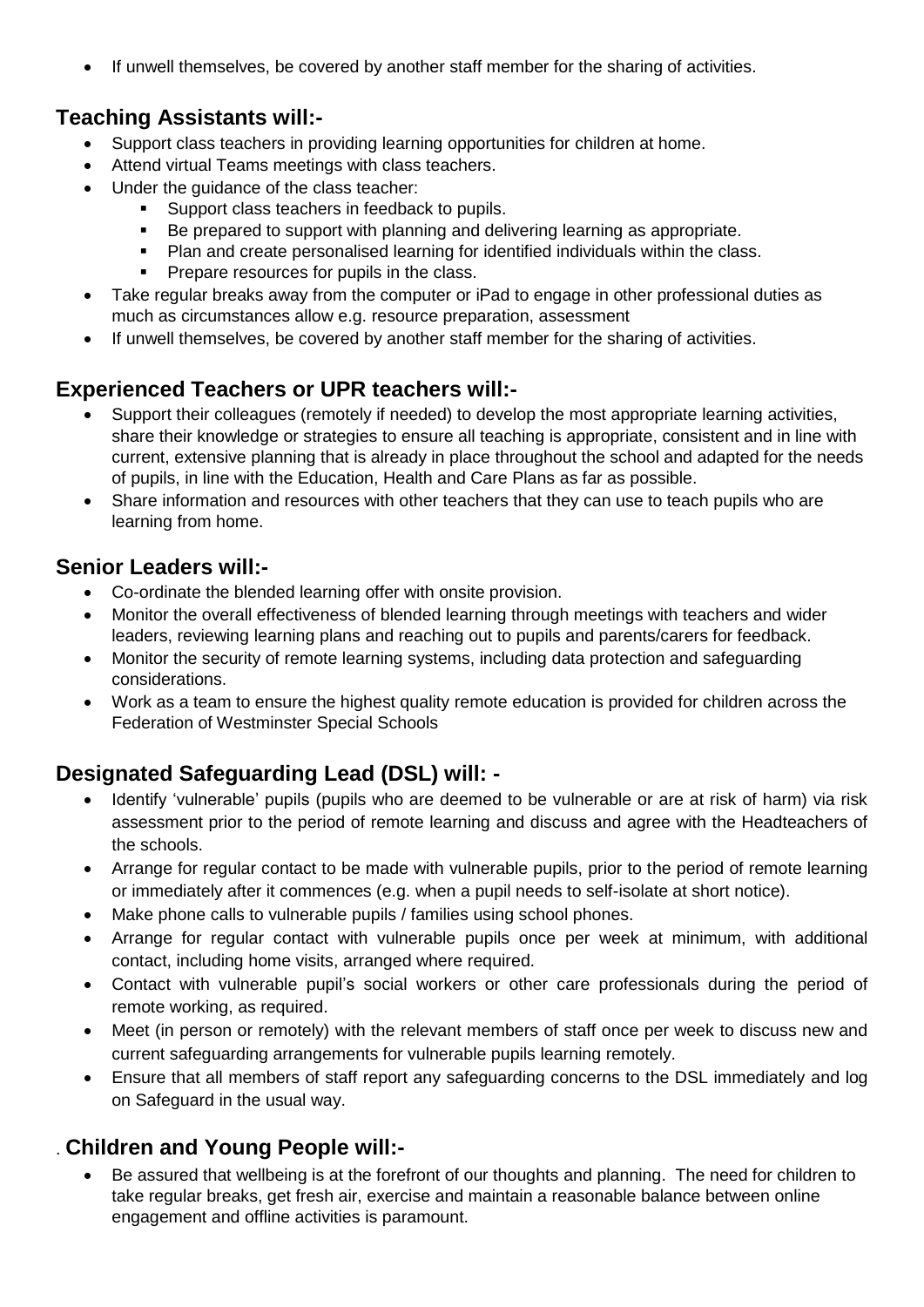- Be supported via a home learning curriculum which reflects their complex needs (learning and medical) and acknowledges that they may find tolerating learning at home challenging, therefore play based and real-life experiences will be used to engage children in their learning.
- Only access the material shared by their teacher and ask for parental permission to use technology for anything beyond that (as appropriate).
- Be supported to use their extended time at home time to learn a new skill, follow their own interests, to discover more about the world around us or just be creative. Class teachers will support this by providing ideas during discussions with parents.

## **Parents/ Carers will:-**

- Support their child's learning to the best of their ability.
- Encourage their child to access and engage with learning set from their teacher.
- Refrain from screenshotting or copying any information, messages or posts to share on social media or any other platform outside of school website learning links.
- Know they can continue to contact their class teacher as normal through the school e-mail address or by phoning the school.
- Encourage positive engagement of their child's remote learning.
- Be mindful of mental well-being of both themselves and their child and encourage their child to take regular breaks, play games, get fresh air and relax.

|                                                                         | <b>Access to</b><br>learning                                                                                                                                                                                                                                                                                                                                                                    | <b>Communication</b>                                                                                                                                                                                                                                                                                                                                                                         | <b>My Play</b><br>and<br>Leisure                                                                                                                                                                                                                                                                                    | Мy<br><b>Creative</b><br><b>Arts</b>                                                                                                                                                                                                                                                                             | <b>My Health</b><br>and Well<br>being                                                                                                                                                                                                                                                                                       | <b>My Supported</b><br>Independence                                                                                                                                                                                                                                                              |
|-------------------------------------------------------------------------|-------------------------------------------------------------------------------------------------------------------------------------------------------------------------------------------------------------------------------------------------------------------------------------------------------------------------------------------------------------------------------------------------|----------------------------------------------------------------------------------------------------------------------------------------------------------------------------------------------------------------------------------------------------------------------------------------------------------------------------------------------------------------------------------------------|---------------------------------------------------------------------------------------------------------------------------------------------------------------------------------------------------------------------------------------------------------------------------------------------------------------------|------------------------------------------------------------------------------------------------------------------------------------------------------------------------------------------------------------------------------------------------------------------------------------------------------------------|-----------------------------------------------------------------------------------------------------------------------------------------------------------------------------------------------------------------------------------------------------------------------------------------------------------------------------|--------------------------------------------------------------------------------------------------------------------------------------------------------------------------------------------------------------------------------------------------------------------------------------------------|
| <b>Individual</b><br><b>Children</b><br><b>Self</b><br><b>Isolating</b> | Personalised<br>learning plan<br>/overview<br>provided for<br>individual<br>pupils.<br>Website<br>populated with<br>resources to<br>support<br>readiness for<br>learning and<br>the 4<br>curriculum<br>areas within a<br>total<br>communication<br>approach with<br>embedded<br>therapy<br>strategies and<br>support.<br>Individual<br>timetable<br>developed to<br>mirror school<br>provision. | Communication<br>systems sent home<br>with pupils and<br>adapted/enhanced<br>for use at home.<br>Total communication<br>approach embedded<br>in all curriculum<br>areas and<br>specifically<br>promoted. All<br>communication<br>systems kept up to<br>date with relevant<br>language.<br>Inclusion in whole<br>school community<br>events with total<br>communication<br>approach modelled. | Timetable<br>including<br>opportunities<br>for learning<br>through play<br>and leisure.<br>Including<br>prerecorded<br>videos, ideas<br>for games and<br>activities, live<br>and watch<br>along<br>activities on<br>Teams.<br>Personalised<br>support and<br>resources<br>Drop in<br>sessions for<br>parents/carers | Timetable<br>including<br>opportunities<br>for learning<br>through<br>creative arts.<br>Including<br>prerecorded<br>videos, ideas<br>for games and<br>activities, live<br>and watch<br>along<br>activities on<br>Teams.<br>Personalised<br>support and<br>resources<br>Drop in<br>sessions for<br>parents/carers | Timetable<br>including<br>opportunities<br>for learning<br>about our<br>health and well-<br>being.<br>Including<br>prerecorded<br>videos, ideas<br>for games and<br>activities, live<br>and watch<br>along activities<br>on Teams.<br>Personalised<br>support and<br>resources<br>Drop in<br>sessions for<br>parents/carers | Timetable<br>including<br>opportunities for<br>increasing<br>independence.<br>Including<br>prerecorded<br>videos, ideas for<br>games and<br>activities, live and<br>watch along<br>activities on<br>Teams.<br>Personalised<br>support and<br>resources<br>Drop in sessions<br>for parents/carers |
| <b>Feedback</b>                                                         | Any resources/books / equipment must be returned with your child when they return to<br>school and feedback on learning will be via Teams or phone call.                                                                                                                                                                                                                                        |                                                                                                                                                                                                                                                                                                                                                                                              |                                                                                                                                                                                                                                                                                                                     |                                                                                                                                                                                                                                                                                                                  |                                                                                                                                                                                                                                                                                                                             |                                                                                                                                                                                                                                                                                                  |

### **QE2 Summary of blended learning offer**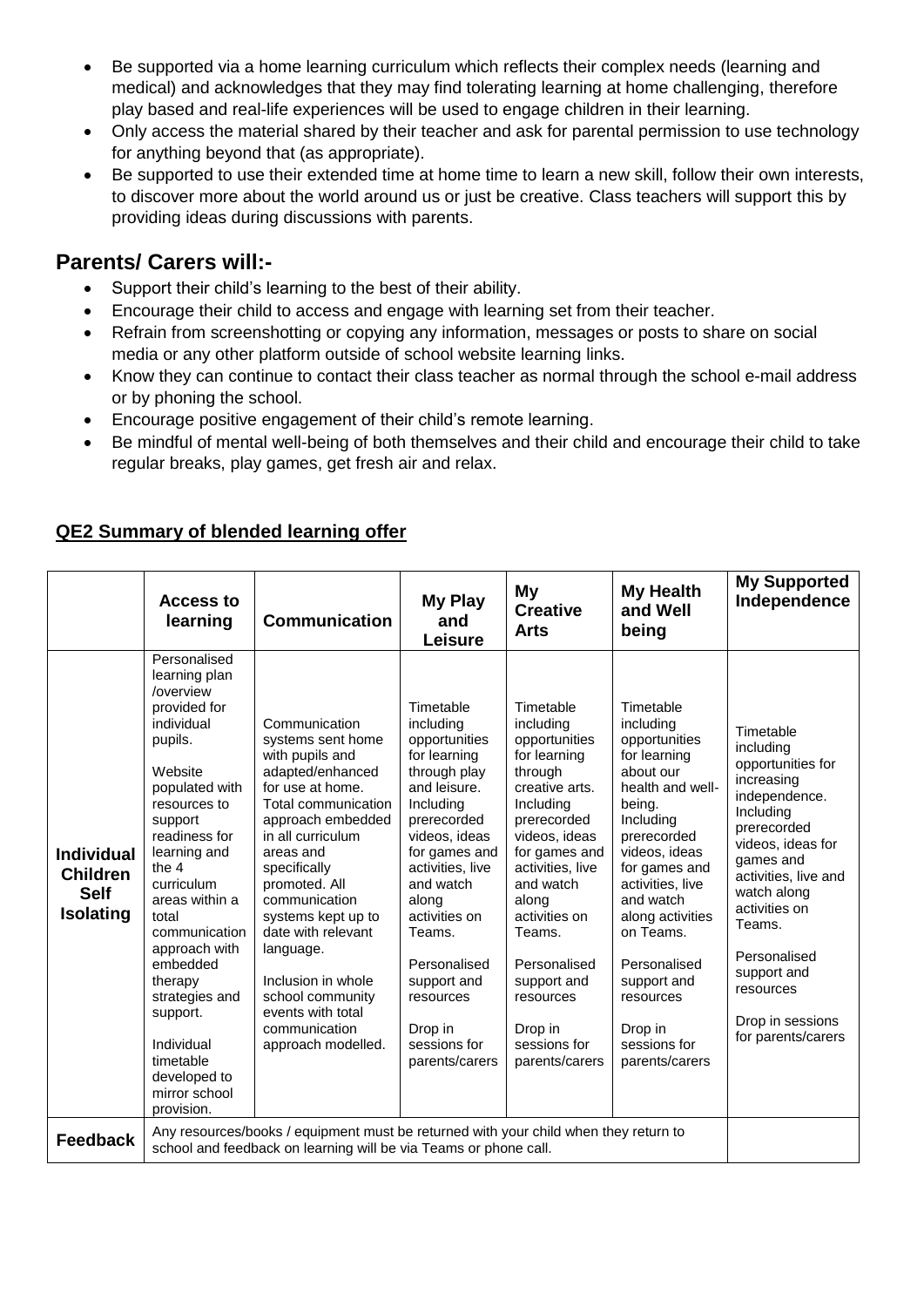|                 | Personalised                                                           |                                                                        | Timetable                      | Timetable                      | Timetable                      |                          |
|-----------------|------------------------------------------------------------------------|------------------------------------------------------------------------|--------------------------------|--------------------------------|--------------------------------|--------------------------|
|                 | learning plan                                                          | Communication                                                          | including                      | including                      | including                      | Timetable                |
|                 | /overview                                                              | systems sent home                                                      | opportunities                  | opportunities                  | opportunities                  | including                |
|                 | provided for                                                           | with pupils and                                                        | for learning                   | for learning                   | for learning                   | opportunities for        |
|                 | individual                                                             | adapted/enhanced                                                       | through play                   | through                        | about our                      | increasing               |
|                 | pupils.                                                                | for use at home.                                                       | and leisure.                   | creative arts.                 | health and well-               | independence.            |
|                 |                                                                        | Total communication                                                    | Including                      | Including                      | being.                         | Including                |
|                 | Website                                                                | approach embedded                                                      | prerecorded                    | prerecorded                    | Including                      | prerecorded              |
|                 | populated with                                                         | in all curriculum                                                      | videos, ideas                  | videos, ideas                  | prerecorded                    | videos, ideas for        |
|                 | resources to                                                           | areas and                                                              | for games and                  | for games and                  | videos, ideas                  | games and                |
| <b>Class or</b> | support                                                                | specifically                                                           | activities, live               | activities, live               | for games and                  | activities, live and     |
| <b>Cluster</b>  | readiness for                                                          | promoted. All                                                          | and watch                      | and watch                      | activities, live               | watch along              |
| isolating       | learning and                                                           | communication                                                          | along                          | along                          | and watch                      | activities on            |
|                 | the 4                                                                  | systems kept up to                                                     | activities on                  | activities on                  | along activities               | Teams.                   |
|                 | curriculum                                                             | date with relevant                                                     | Teams.                         | Teams.                         | on Teams.                      |                          |
|                 | areas within a                                                         | language.                                                              |                                |                                |                                | Personalised             |
|                 | total                                                                  |                                                                        | Personalised                   | Personalised                   | Personalised                   | support and              |
|                 | communication                                                          | Inclusion in whole                                                     | support and                    | support and                    | support and                    | resources                |
|                 | approach with                                                          | school community                                                       | resources                      | resources                      | resources                      |                          |
|                 | embedded                                                               | events with total                                                      |                                |                                |                                | Drop in sessions         |
|                 | therapy                                                                | communication                                                          | Drop in                        | Drop in                        | Drop in                        | for parents/carers       |
|                 | strategies and<br>support                                              | approach modelled.                                                     | sessions for<br>parents/carers | sessions for<br>parents/carers | sessions for<br>parents/carers |                          |
|                 |                                                                        |                                                                        |                                |                                |                                |                          |
| <b>Feedback</b> | All learning will be responded to in live Teams lessons or phone call. |                                                                        |                                |                                |                                |                          |
|                 |                                                                        |                                                                        |                                |                                |                                |                          |
|                 | Personalised                                                           |                                                                        | Timetable                      | Timetable                      | Timetable                      |                          |
|                 | learning plan                                                          | Communication                                                          | including                      | including                      | including                      |                          |
|                 | /overview                                                              | systems sent home                                                      | opportunities                  | opportunities                  | opportunities                  | Timetable                |
|                 | provided for                                                           | with pupils and                                                        | for learning                   | for learning                   | for learning                   | including                |
|                 | individual                                                             | adapted/enhanced                                                       | through play                   | through                        | about our                      | opportunities for        |
|                 | pupils.                                                                | for use at home.                                                       | and leisure.                   | creative arts.                 | health and well-               | increasing               |
|                 |                                                                        | Total communication                                                    | Including                      | Including                      | being.                         | independence.            |
|                 | Website                                                                | approach embedded                                                      | prerecorded                    | prerecorded                    | Including                      | Including<br>prerecorded |
|                 | populated with                                                         | in all curriculum                                                      | videos, ideas                  | videos, ideas                  | prerecorded                    | videos, ideas for        |
|                 | resources to                                                           | areas and                                                              | for games and                  | for games and                  | videos, ideas                  | games and                |
| <b>Whole</b>    | support                                                                | specifically                                                           | activities, live               | activities, live               | for games and                  | activities, live and     |
| <b>School</b>   | readiness for                                                          | promoted. All                                                          | and watch                      | and watch                      | activities, live               | watch along              |
| closure         | learning and                                                           | communication                                                          | along                          | along                          | and watch                      | activities on            |
|                 | the 4                                                                  | systems kept up to                                                     | activities on                  | activities on                  | along activities               | Teams.                   |
|                 | curriculum                                                             | date with relevant                                                     | Teams.                         | Teams.                         | on Teams.                      |                          |
|                 | areas within a                                                         | language.                                                              |                                |                                |                                | Personalised             |
|                 | total                                                                  |                                                                        | Personalised                   | Personalised                   | Personalised                   | support and              |
|                 | communication                                                          | Inclusion in whole                                                     | support and                    | support and                    | support and                    | resources                |
|                 | approach with                                                          | school community                                                       | resources                      | resources                      | resources                      |                          |
|                 | embedded                                                               | events with total<br>communication                                     |                                |                                |                                | Drop in sessions         |
|                 | therapy                                                                |                                                                        | Drop in                        | Drop in<br>sessions for        | Drop in                        | for parents/carers       |
|                 | strategies and<br>support                                              | approach modelled.                                                     | sessions for<br>parents/carers | parents/carers                 | sessions for<br>parents/carers |                          |
| <b>Feedback</b> |                                                                        | All learning will be responded to in live Teams lessons or phone call. |                                |                                |                                |                          |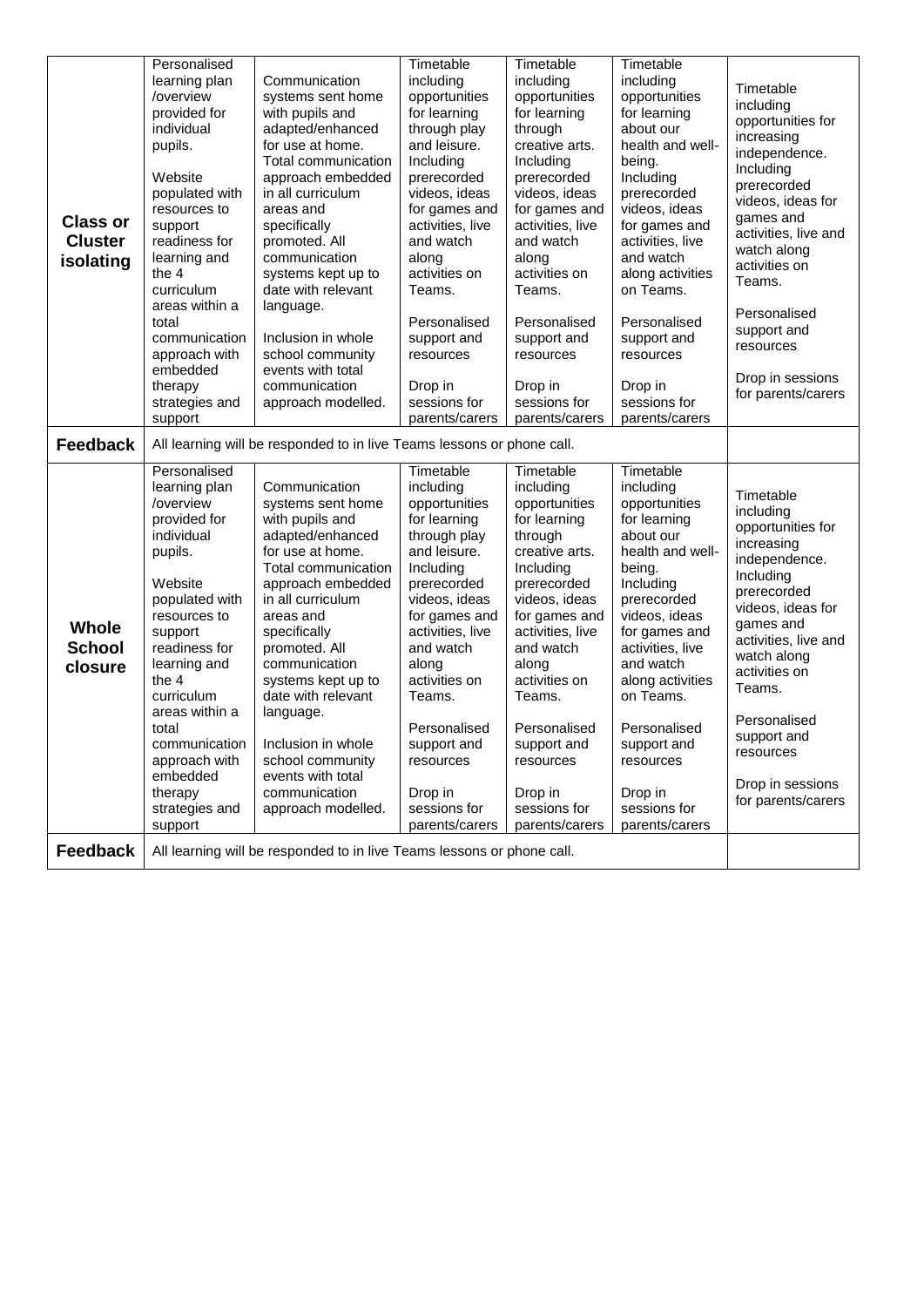## **College Park School**

|                                                                  | <b>Access to</b><br>learning                                                                                                                                                                                                                                                                                                                                                                                      | <b>Communication</b>                                                                                                                                                                                                                                                            | <b>Thinking skills</b><br>and problem<br>solving                                                                                                                                                                              | Independence<br>and PE                                                                                                                                                                                                                                                                                        | <b>Other</b><br><b>Areas of</b><br>Learning                                                                                                                                  |  |  |  |
|------------------------------------------------------------------|-------------------------------------------------------------------------------------------------------------------------------------------------------------------------------------------------------------------------------------------------------------------------------------------------------------------------------------------------------------------------------------------------------------------|---------------------------------------------------------------------------------------------------------------------------------------------------------------------------------------------------------------------------------------------------------------------------------|-------------------------------------------------------------------------------------------------------------------------------------------------------------------------------------------------------------------------------|---------------------------------------------------------------------------------------------------------------------------------------------------------------------------------------------------------------------------------------------------------------------------------------------------------------|------------------------------------------------------------------------------------------------------------------------------------------------------------------------------|--|--|--|
| <b>Individual</b><br><b>Children</b><br><b>Self</b><br>Isolating | Personalised learning<br>plan /overview provided<br>for individual pupils.<br>Individualised activity<br>packs provided with<br>communication boards,<br>suggested timetables<br>with activities linked,<br>craft activities, learning<br>activities and sensory<br>items<br>Website populated with<br>video sessions e.g.<br>Attention Autism,<br>Sensory Stories for<br>families to follow                      | Activities suggested<br>to develop the pupils<br>communication<br>skills.<br>Upskilling parents<br>on the use of Low<br>tech resources such<br>as visual supports,<br>and Hi Tech<br>communication<br>systems kept up to<br>date with relevant<br>language                      | Personalised<br>learning plans with<br>targets and<br>activities provided<br>fortnightly with a<br>variety of tasks that<br>are functional, real-<br>world focussed and<br>practical to suit the<br>needs of our<br>learners. | Suggested physical<br>activities for the<br>individual such as<br>OT program<br>activities adaptable<br>for at home, PE<br>skills and sensory<br>programs adapted<br>for at home<br>Work set in line with<br>PSHE curriculum<br>and based on<br>development of<br>'skills for life'.                          | Work provided<br>that links to<br>Topic of the<br>term that<br>incorporates a<br>number of<br>practical, play<br>based activities<br>suitable to be<br>completed at<br>home. |  |  |  |
| <b>Feedback</b>                                                  | Any resources/books/equipment must be returned with your child when they return to school and feedback will<br>be provided by the class team by phone and/or logged as appropriate                                                                                                                                                                                                                                |                                                                                                                                                                                                                                                                                 |                                                                                                                                                                                                                               |                                                                                                                                                                                                                                                                                                               |                                                                                                                                                                              |  |  |  |
| <b>Class or</b><br>bubble<br>isolating                           | Personalised learning<br>plan / overview<br>provided for all pupils.<br>Individualised activity<br>packs provided with<br>communication boards,<br>suggested timetables<br>with activities linked,<br>craft activities, learning<br>activities and sensory<br>items<br>Website populated with<br>video sessions e.g.<br><b>Attention Autism</b><br>Sensory Stories for<br>families to follow                      | Teacher-led live<br>Teams using<br>appropriate<br>communication<br>strategies such as<br>Makaton, visual<br>supports sessions<br>facilitating needs -<br>appropriate reading<br>activities e.g. Story<br>Time, Sensory Story<br>etc.<br>Pre-recorded<br>sessions via<br>Website | Personalised<br>learning plan /<br>overviews.<br>Targeted phone<br>conversations with<br>families to identify<br>appropriate<br>activities to further<br>advance thinking<br>and problem solving<br>at home                   | Personalised<br>learning plans /<br>overviews.<br>Targeted phone<br>conversations with<br>families to identify<br>appropriate,<br>personalised 'skills<br>for life' targets to be<br>completed at home.                                                                                                       | Personalised<br>learning plan /<br>overviews<br>incorporates all<br>subject areas.                                                                                           |  |  |  |
| <b>Feedback</b>                                                  | All work will be responded to via phone call or teams call as appropriate                                                                                                                                                                                                                                                                                                                                         |                                                                                                                                                                                                                                                                                 |                                                                                                                                                                                                                               |                                                                                                                                                                                                                                                                                                               |                                                                                                                                                                              |  |  |  |
| <b>Blended</b><br>Learning<br><b>Offer</b>                       | Personalised learning<br>plan /overview provided<br>for all pupils.<br>Individualised activity<br>packs provided with<br>communication boards,<br>suggested timetables<br>with activities linked,<br>craft activities, learning<br>activities and sensory<br>items<br>Website populated with<br>video sessions e.g.<br>Attention Autism, PE,<br>Creativity sessions,<br>Sensory Stories for<br>families to follow | Teacher-led live<br>Teams sessions<br>facilitating needs -<br>appropriate reading<br>activities e.g. Story<br>Time, Sensory Story<br>etc.<br>Pre-recorded<br>sessions via<br>Website                                                                                            | Personalised<br>learning plan /<br>overviews.<br>Targeted phone<br>conversations with<br>families to identify<br>appropriate<br>activities to further<br>advance thinking<br>and problem solving<br>at home                   | Whole school<br>themed weeks e.g.<br>friendship week,<br>road safety week<br>introduced via<br>Teams and<br>challenges/activities<br>set for families as<br>appropriate.<br>Individual learning<br>opportunities<br>suggested for<br>pupils e.g. make a<br>cup of tea / hoover<br>bedroom - as<br>appropriate | Personalised<br>learning plan /<br>overviews<br>incorporates all<br>subject areas.<br>Topic specific<br>activities and<br>challenges set<br>via Website /                    |  |  |  |
| <b>Feedback</b>                                                  | All work will be responded to via phone call or teams calls as appropriate                                                                                                                                                                                                                                                                                                                                        |                                                                                                                                                                                                                                                                                 |                                                                                                                                                                                                                               |                                                                                                                                                                                                                                                                                                               |                                                                                                                                                                              |  |  |  |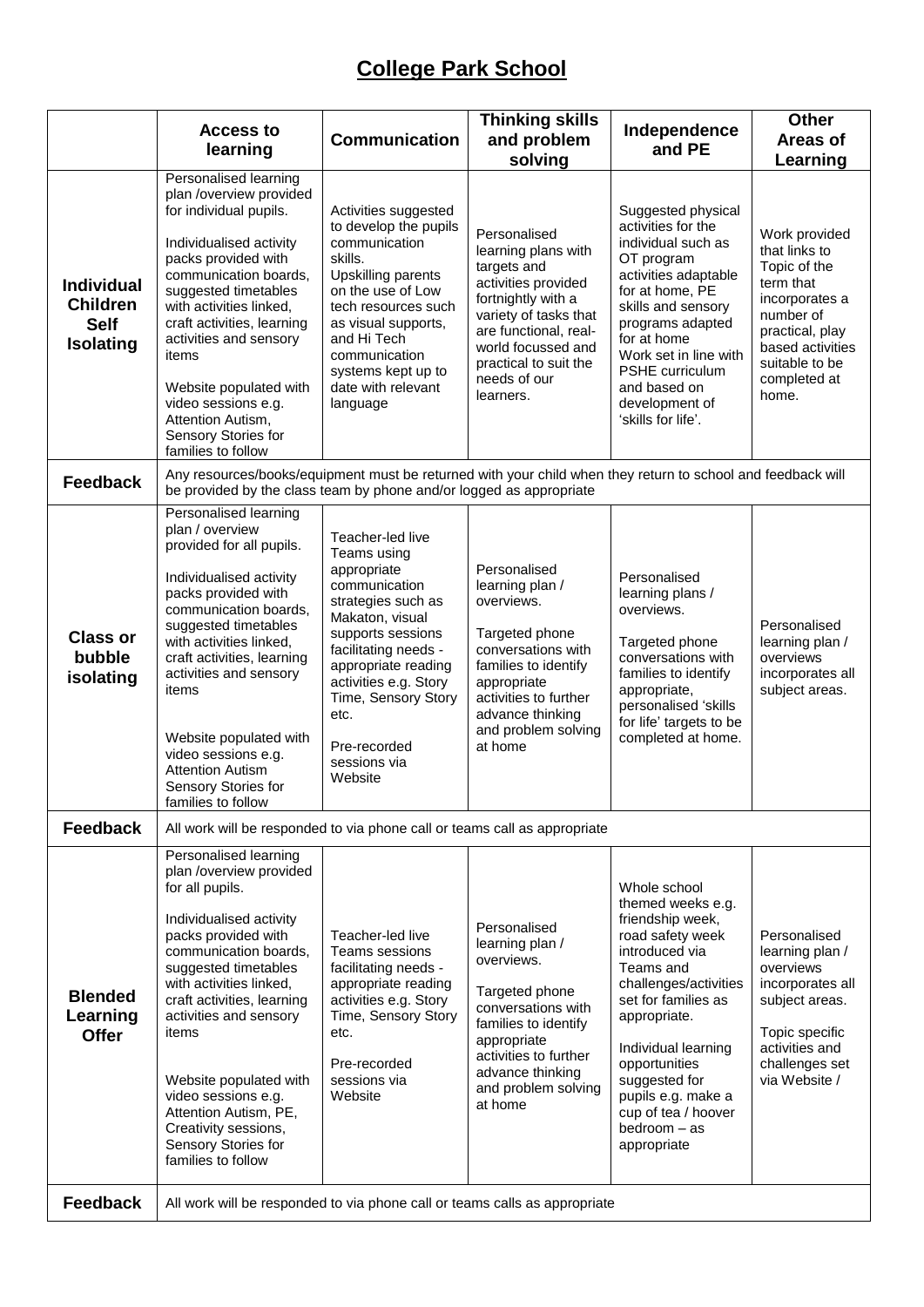## **Remote Learning Systems Access Information**

## **Links with Other Policies**

This policy is linked to our: Behaviour Policy Safeguarding & Child Protection Policies Home School Agreement Online Safety Information IT Acceptable use policy Children with Health needs who cannot attend school Policy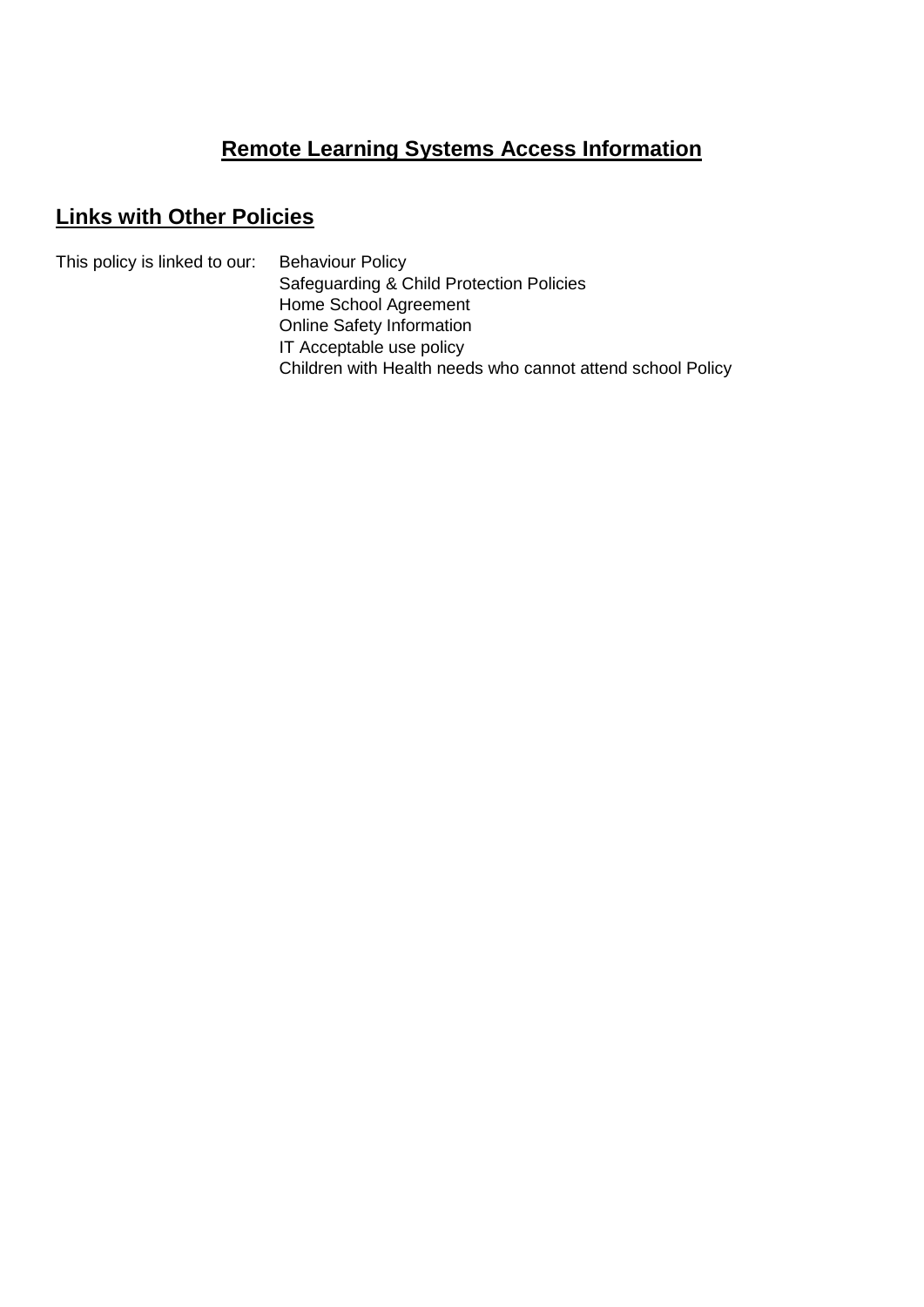## **Appendix 1 – Helpful Parent Guide**

### **Useful websites**

This is where all shared online learning resources and activities can be found for your child.

<https://www.qe2cp.westminster.sch.uk/page/?title=Class+Pages+%26amp%3B+Home+Learning&pid=206>

Please upload onto Evisense or e-mail any photos you may have of your child completing home learning and we will pass these onto their class teacher.

### **Home learning live lessons**

For all Teams meetings / lessons we will send you the link, via text message / email, to access this.

### **Home learning packs**

### **College Park**

Every pupil will receive a pack of resources each week via delivery from school staff or by post.

### **QE2**

Resources to support learning and engagement in all curriculum areas will be provided to pupils

### **Weekly welfare contact**

Your class teacher or someone from the leadership team, will also make contact with you at least once a week if your child is off school.

Please make sure that we have an up to date phone number/email address.